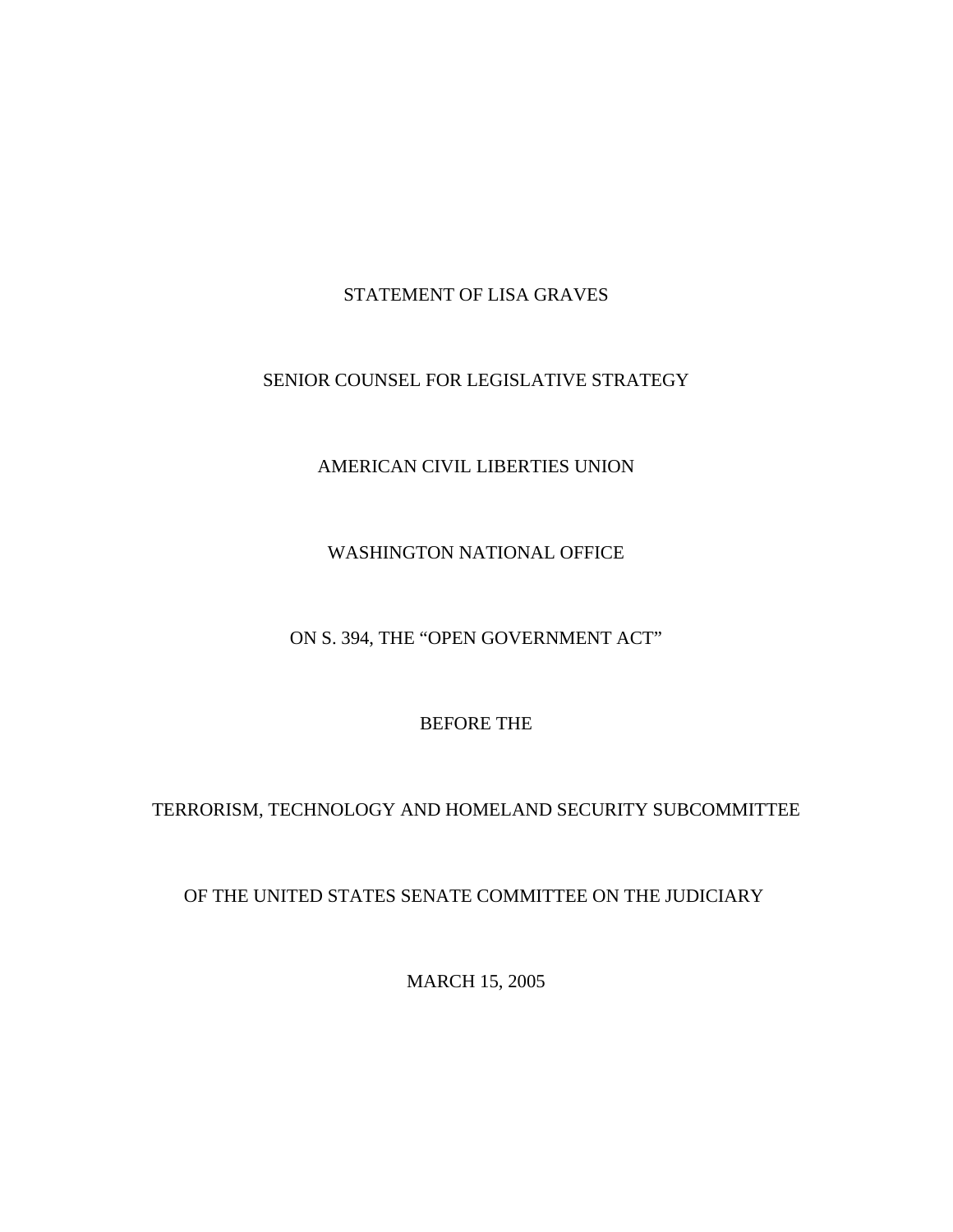Good morning Chairman Kyl, Ranking Member Feinstein and Members of the Subcommittee on Terrorism, Technology and Homeland Security. Thank you for the invitation to testify today before this subcommittee of the Senate Judiciary Committee on behalf of the American Civil Liberties Union. We are pleased to testify in support of the "Openness Promotes Effectiveness in Our National (OPEN) Government Act," S. 394, which was introduced last month by Senator Cornyn and Senator Leahy. This bill makes agency compliance with the Freedom of Information Act  $(FOIA)^{1}$  a priority, not an afterthought.

The American Civil Liberties Union is a nationwide, non-partisan organization of more than 400,000 members dedicated to protecting the principles of liberty, freedom, and equality set forth in the Bill of Rights to the United States Constitution and in our nation's civil rights laws. For 85 years, the ACLU has sought to preserve the Constitution's checks and balances that help secure our freedoms. We support S. 394 because it will help increase the transparency of government by strengthening FOIA.

FOIA was passed nearly 40 years ago to give the American people a statutory right to access information freely about their government—a government, in the immortal words of the President Abraham Lincoln, "of the people, by the people, for the people." The Declaration of Independence proclaimed that the just power of government derives "from the consent of the governed," but it took nearly 200 years for federal law to recognize that this consent must be informed in order to be meaningful. The Supreme Court has made clear that "disclosure, not secrecy, is the dominant objective"<sup>2</sup> of FOIA; but secrecy, not openness, seems to be the dominant trend.

Government secrecy can be an enemy of democracy. As President John F. Kennedy stated, "The very word 'secrecy' is repugnant in a free and open society; and we as a people are inherently and historically opposed to secret societies, to secret oaths, and to secret proceedings." Of course, this does not mean that every piece of information the government has can, or should, be made open to the public. There are limits, many of which the ACLU supports, to protect other important national and individual interests, but we, as a people, must continue to resist the culture of secrecy when it unnecessarily permeates the government, no matter which party is in power. When it comes to information about how the government is using its vast powers, ignorance is definitely not bliss. The ACLU supports S. 394 because this much-needed bill will help buck the growing trend of hiding government action from public scrutiny. The OPEN Government Act will help shine the spotlight on government action so the American people can judge the use of that power, for themselves, unfiltered from spin.

The OPEN Government Act takes incremental but important steps toward improving FOIA procedures. It would improve the FOIA process by 1) making compliance with FOIA a priority instead of an afterthought, 2) bringing FOIA into the  $21<sup>st</sup>$  Century, 3) protecting incentives for enforcement of FOIA and 4) emphasizing that the core purpose of FOIA is disclosure, not secrecy. This bipartisan legislation represents carefully crafted and rather modest adjustments to FOIA to enhance the government's accountability to the public it serves.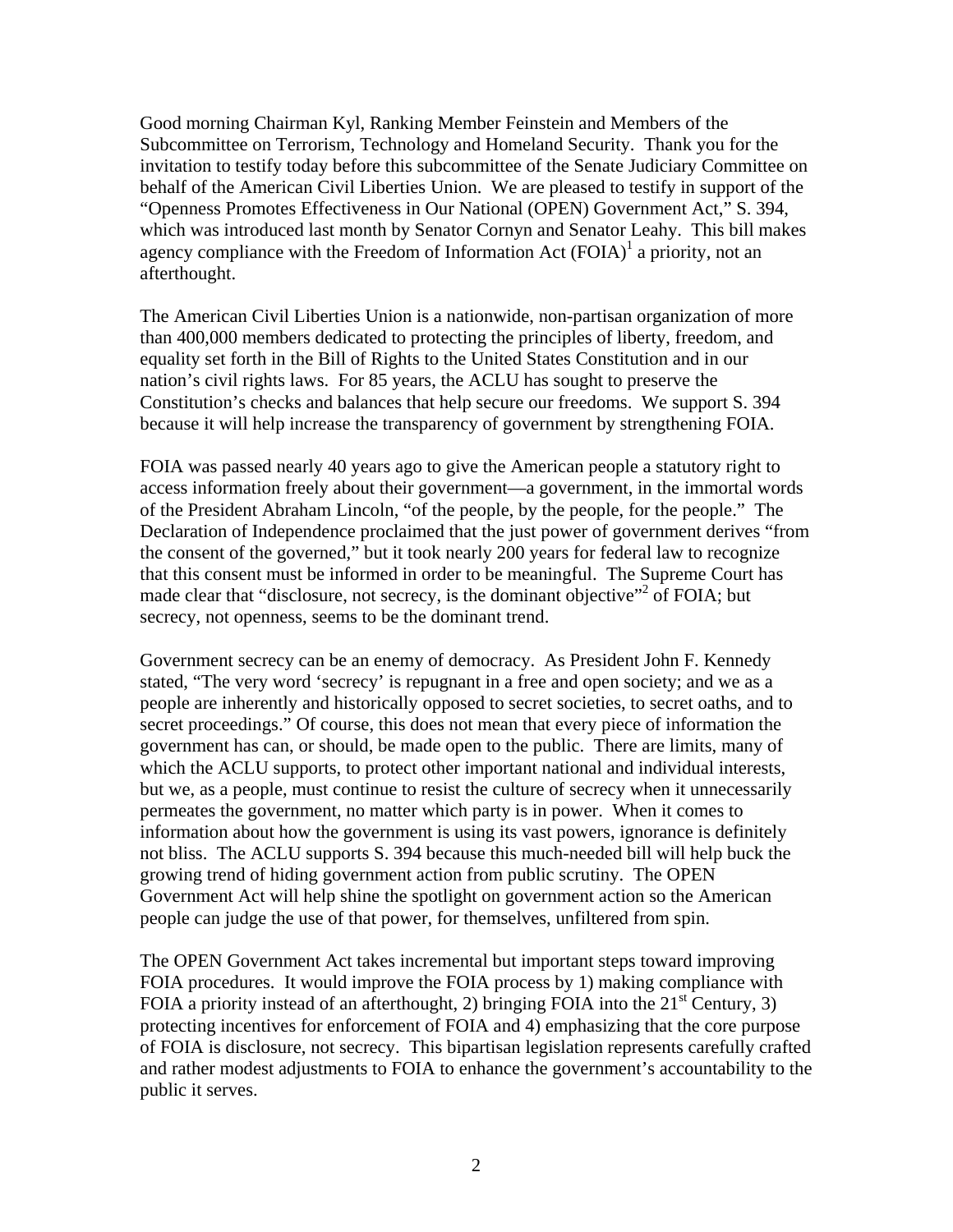#### **The Procedures the OPEN Government Act Would Require Would Strengthen Government Accountability and Increase the Free Flow of Information.**

The OPEN Government Act consists of a series of much-needed corrections to policies that have eroded the promises of FOIA. These include ensuring requesters will have timely information on the status of their requests, creating enforceable time limits for agencies to respond to requests, clarifying news media status rules that recognize the reality of freelance journalists and the Internet, and providing strong incentives – including both carrots and sticks – for agency employees to improve FOIA compliance. This bill has thirteen sections containing many important improvements to FOIA procedures, but I would like to highlight the four most critical effects of the bill if passed.

### **What the Bill Would Do:**

Make Agency Compliance with FOIA a Real Priority, Rather than an Afterthought. The OPEN Government Act makes compliance with FOIA a real priority for agencies rather than tertiary obligation. Section 6 of the OPEN Government Act would finally create a consequence for the failure of an agency to comply with the time limits set by Congress. Specifically, if an agency fails to respond within the 20-day limit set by FOIA it could not assert some of the exemptions from disclosure set forth in FOIA.<sup>3</sup> This penalty could be overcome if the agency had clear and convincing evidence of good cause for missing Congress's deadline. The improvements in Section 6 of the OPEN Government Act are long overdue. A deadline without consequence is hardly a deadline- -it is merely a hope or a wish.

The exceptions to the disclosure requirement for missing a deadline are important features of the enforcement component of the bill, and they demonstrate the reasonable approach taken by this legislation. The OPEN Government Act specifically allows three exceptions to penalty for missing a deadline: first, if disclosure would endanger the national security of the United States; second, if disclosure would violate personal privacy rights; or third, if disclosure would be prohibited by law. The exceptions are wise and warranted by making it so that agency mistakes or delay will not result in disclosures that would violate the law, would help the enemies of the U.S., or would violate a person's privacy rights. Section 6 of the OPEN Government Act is by far the most important provision of the bill.

The annual reports currently required by FOIA demonstrate that far too often requests for information under FOIA are not handled promptly, not just days past the deadlines established by FOIA but sometimes years pass before information is divulged.<sup>4</sup> The ACLU has experienced lengthy delays in the handling of its FOIA requests. For example, in October 2003, the ACLU filed a FOIA request for information about detainees held overseas by the United States and filed a lawsuit in June 2004 asking that the government comply with FOIA. In August 2004, a federal court ordered the federal government to disclose documents responsive to that FOIA request.<sup>5</sup> As a result of these disclosures, the public has learned about Executive Branch policy decisions about so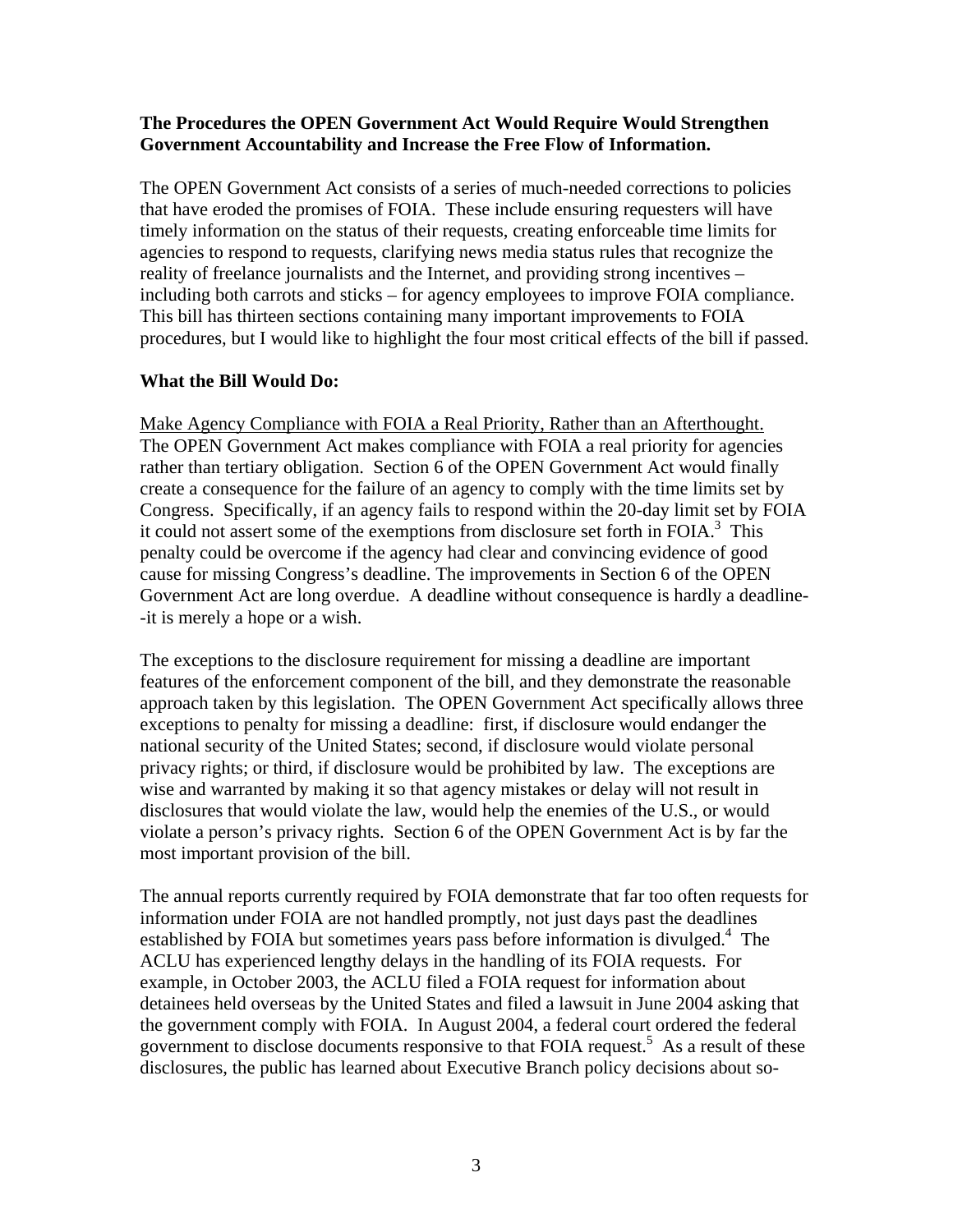called "ghost" detainees, individuals kept from inspection by the Red Cross, as well as information about torture and abuse of detainees.

The underlying disclosures raise very troubling issues, but the fact of disclosure—even as a result of court order—demonstrates the continuing vitality of the democratic principle of an open society. As the famously conservative historian Raoul Berger argued, the notion that the Executive Branch should not have to conduct its affairs in a goldfish bowl should be met with the response that "the alternative is not to conduct its operations in a dark room"-- the "plain fact is that the executive branch was meant to operate in a goldfish bowl . . . that is one of the presuppositions of a democratic government."6

The OPEN Government Act supports accountable, democratic government by giving teeth to the deadlines established by FOIA. Setting a consequence for failure to meet FOIA deadlines will undoubtedly require the commitment of more resources by agencies to respond to requests, but the American people are the government's customers and their requests for information about their government should be handled promptly.

#### Help Bring FOIA into the  $21<sup>st</sup>$  Century.

The OPEN Government Act would help bring FOIA into this century. Significantly, the OPEN Government Act would amend FOIA to keep it up to date with recent changes in the way government does business and the way people get news.

In this era of outsourcing, it is important that the freedoms protected by the Constitution and federal law are not circumvented by assigning government record keeping functions to private contractors. Section 10 of the bill makes clear that agency records kept by the government's private contractors are subject to FOIA.

Just as the OPEN Government Act would properly extend FOIA to government contractors, we hope Congress will consider how to extend privacy protections, like those in the Privacy Act, to government contractors. Last month, the data company ChoicePoint disclosed that it sold the personal information of 145,000 consumers to a group of identity thieves. ChoicePoint is not merely a private aggregator of personal information--it has contracts with at least 35 government agencies, including an \$8 million contract with the Justice Department that allows FBI agents to tap into the company's vast database of personal information on individuals. Government security and intelligence agencies are barred by the Privacy Act of 1974 from maintaining dossiers on individuals not suspected in wrongdoing, and they should not be allowed to circumvent these important privacy protections by contracting out those dossiers to data aggregators like ChoicePoint, commercial entities which put profit ahead of privacy.

Additionally, Section 3 of the OPEN Government Act would also clarify independent journalists are not barred from obtaining fee waivers under FOIA simply because they are not affiliated with a well-established media company. The Internet has dramatically expanded the power of individuals to report on the world around them, including the government through "web logs," also known as "blogging." This democratization of the flow of information is transforming the way people learn about their government and the world around them. The OPEN Government Act establishes reasonable criteria for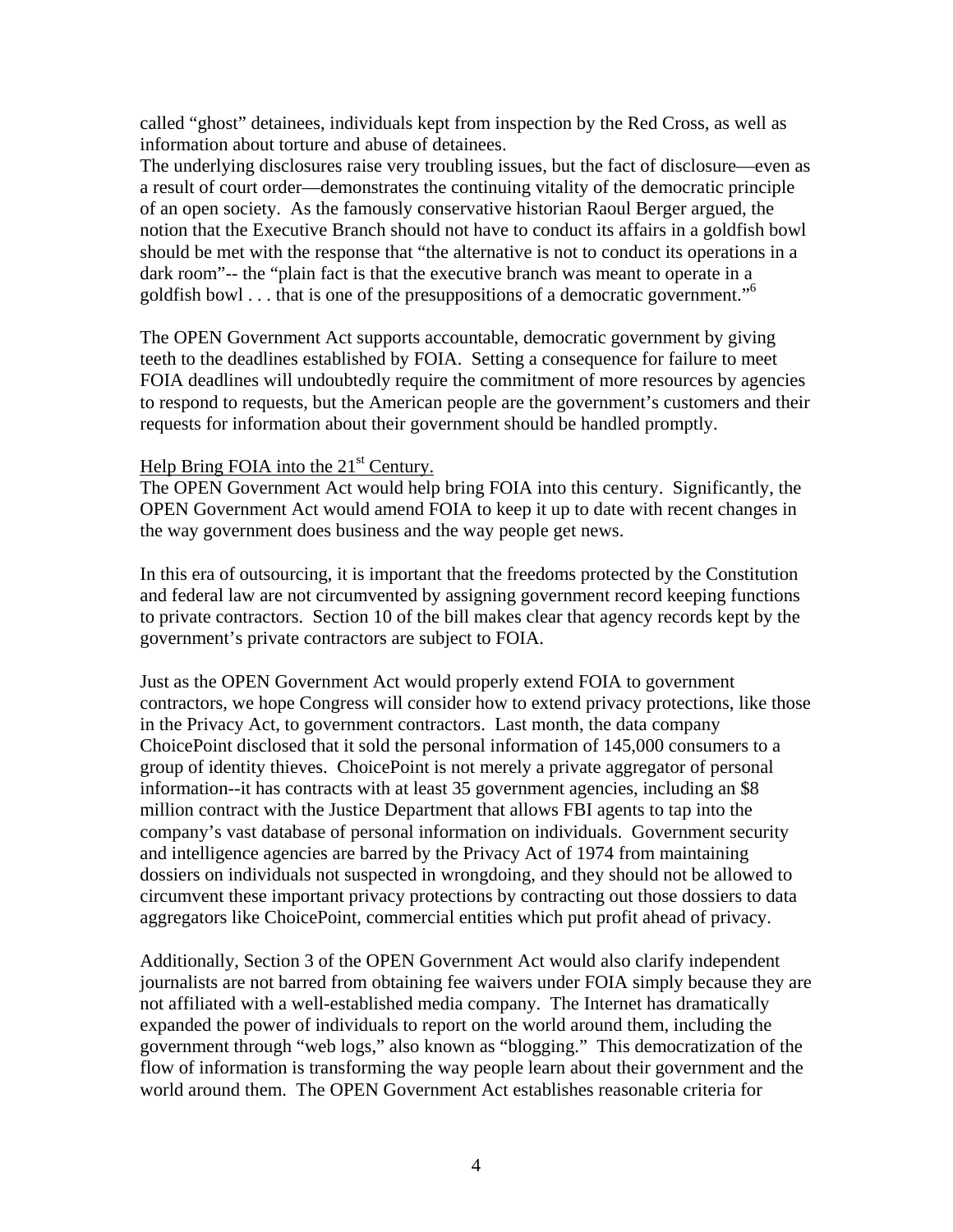allowing individual web loggers, or "bloggers," who meet certain criteria to access information held by the government at the same reduced expense as media corporations. Protect Incentives for the Enforcement of FOIA.

Section 4 of the OPEN Government Act would clarify that a federal court may require the government to pay reasonable attorney fees and costs to a FOIA requester who substantially prevailed in his claim and whose pursuit of information was the catalyst for voluntary or unilateral change by the agency.<sup>7</sup> This amendment is needed to clarify that the "catalyst rule" for recovery of fees continues to be allowed in FOIA cases, even though the Supreme Court recently limited this rule in a different statutory area.<sup>8</sup> It is clearly within the province of Congress to create incentives to enforce FOIA rights by private individuals.

Moreover, it would be consistent with OPEN Government Act's effort to give teeth to the deadlines imposed by FOIA to clarify that a court has discretion to award attorney fees if a party prevails in a suit for the expedited processing of a FOIA request. Without expedited processing, the public may not get key information from the government until well after it is needed. It may also be helpful to clarify that S. 394's definition does not intend to change what it means to be a "prevailing" party under FOIA or impose additional hurdles for reasonable fees for information seekers who have to go to court to get the information requested.<sup>9</sup> The addition of a new definition in this area may unsettle the law, and is not necessary to accomplish the much-needed clarification referred to as the "*Buckhannon* fix."

The OPEN Government Act's fix for attorney fees is important and reasonable. An agency should not be able escape the reasonable costs of enforcement by the public when the lawsuit led the agency to choose to change course rather than await a final court order on the merits of the plaintiff's claim. It is contrary to the public interest to allow an agency to drag its feet and then suddenly divulge documents to try to moot out a plaintiff's case after years of fees and costs have already been expended to obtain documents the government should have disclosed long ago under the principles of FOIA.

#### Emphasize that FOIA Creates a Strong Presumption in Favor of Disclosure.

In Section 2, the bill sets forth findings to clarify that FOIA establishes a "strong presumption in favor of disclosure."<sup>10</sup> FOIA creates nine exemptions from disclosure, but over the past forty years the Executive Branch has vacillated about how to interpret those exemptions--whether federal agencies should invoke those exemptions and withhold information from the public when there is a "substantial legal basis for doing so," or whether federal agencies should disclose information even when a discretionary exemption of FOIA applied unless it was "reasonably foreseeable that disclosure would be harmful to an interest protected by the law."<sup>11</sup> Section 2 of the OPEN Government Act would help clarify that FOIA should be interpreted generally by the Executive Branch in favor of disclosure versus withholding information.

Such legislative history is typically given some weight by courts interpreting ambiguous statutory provisions, but the standard set forth in Section 2 of the OPEN Government Act could be made stronger if it were embodied in an amendment to the text of FOIA, rather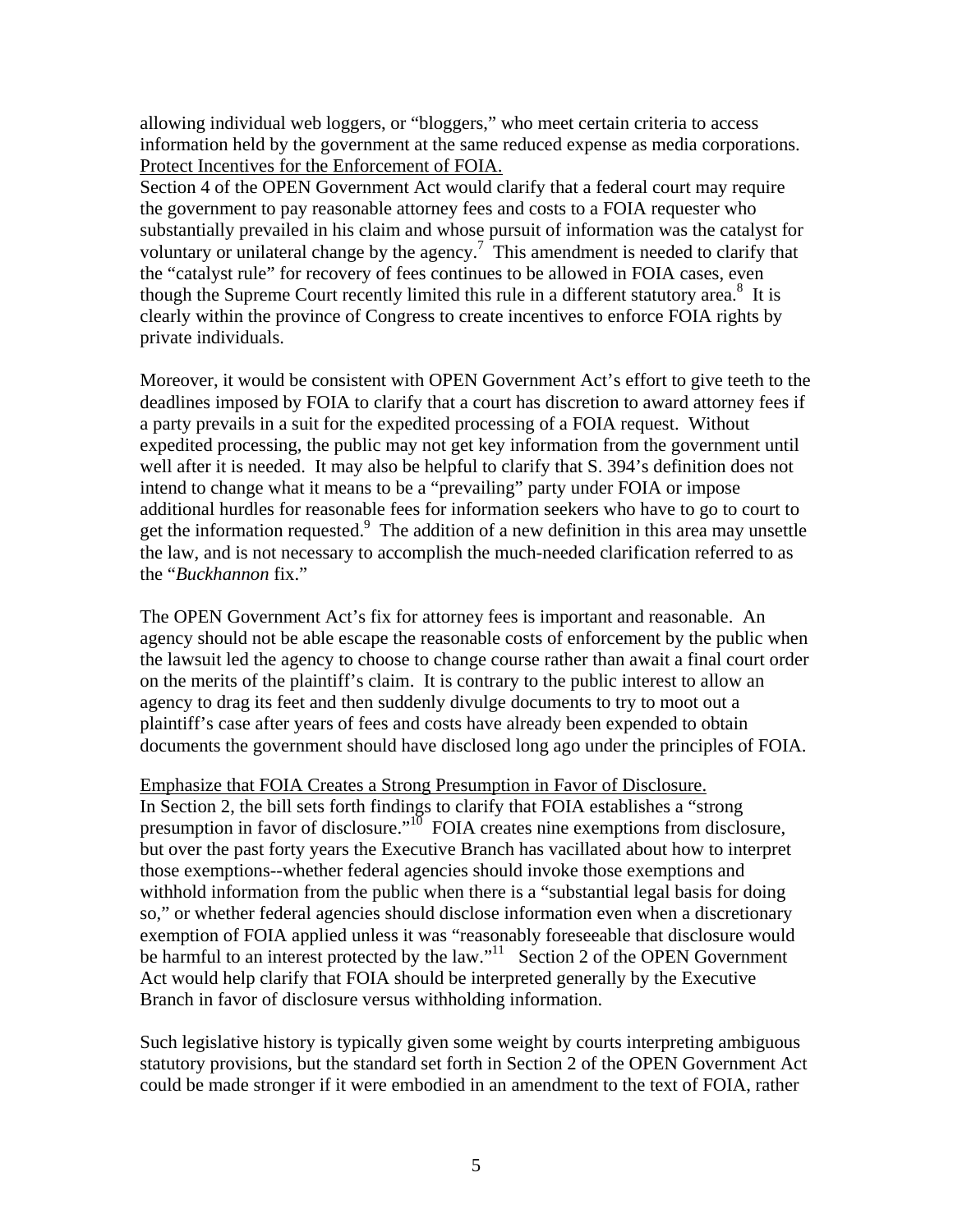than left to Executive or Judicial Branch interpretations. We recommend that you consider amending the bill to make Section 2 more binding.

## **Challenges to the Free Flow of Information**

The OPEN Government Act takes important steps toward keeping the promises made by FOIA. S. 394 improves FOIA and government openness not by making more records subject to disclosure, or by eliminating FOIA exemptions, but by helping ensure that agencies follow the law and disclose information that FOIA requires them to disclose.

Additional bipartisan legislation to clarify the reach of the substantive exemptions to FOIA, particularly Exemption One relating to national security assertions, would be most helpful and fully consistent with the principles of a free and open society. In the wake of 9-11 there is an epidemic of over-classification. Senator Cornyn recently commented on this over-classification in his article for the LBJ Journal of Public Affairs, where he noted that:

- Thomas H. Kean, chair of the 9-11 Commission, has stated that in reviewing government documents for the Commission's report, "three-fourths of what I read that was classified shouldn't have been."
- Carol A. Haave, the Bush Administration's Deputy Undersecretary of Defense Counter-Intelligence and Security, told Congress in August of 2003 that "we overclassify information . . . say 50-50," or at least half of the time.
- The Secrecy Report Card of OpenTheGovernment.org noted that in 1995 3.5 million documents were classified compared with 14 million in 2003, a 400 percent increase, that is reflected in the fact that "today we spend \$6.5 billion annually to classify documents compared to just \$54 million to declassify documents—an overwhelming ratio of 120 to 1."

The fact is that false claims of government secrecy have distorted our history, hidden government error, and created a gulf between the government and the governed whose consent is necessary for its legitimacy.<sup>12</sup> One of the things that makes our country unique and powerful as a democracy is our commitment to openness and to holding our leaders accountable to the rule of law. We should not retreat from these principles, even in times of international instability.

The OPEN Government would take good steps toward enforcing our bedrock principles. As Phyllis Schlafly of Eagle Forum has observed, "[t]he American people do not, and should not, tolerate government secrecy. The Freedom of Information Act and many other laws embrace the limited-government principle that 'government by the people' requires government disclosure to the people."

# **Conclusion**

FOIA's basic purpose "is to ensure an informed citizenry, vital to the function of a democratic society, needed to check against corruption and to hold the governors